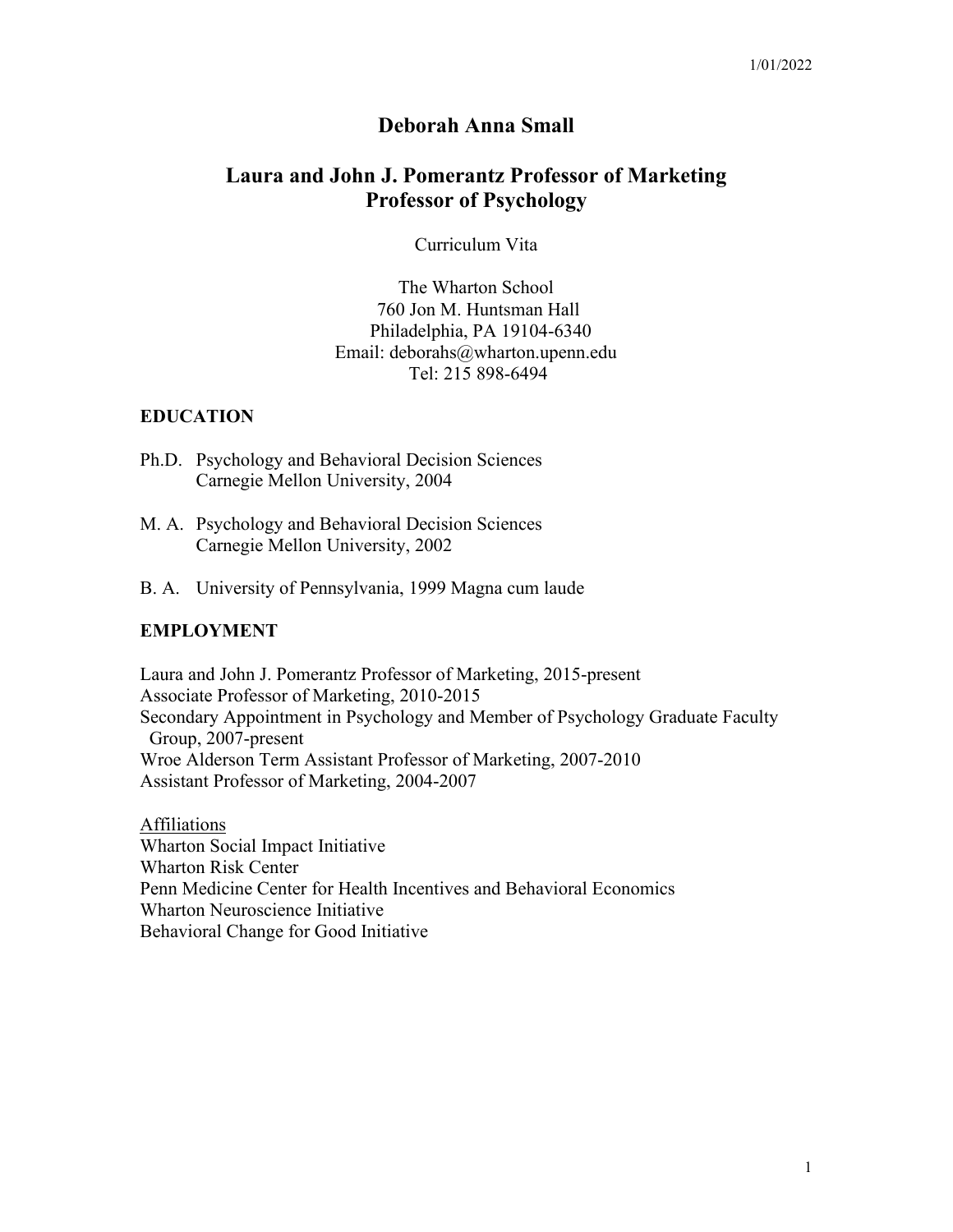## **PUBLICATIONS**

- 1) Srna, Shalena, Alixandra Barasch, and Deborah A. Small, (forthcoming) "On the Value of Modesty: How status-signaling undermines cooperation" *Journal of Personality and Social Psychology.*
- 2) Silver, Ike M., Brooke Kelly, and Deborah A. Small, (2021) "Selfless First Movers and Self-Interested Followers: Order of entry signals purity of motive in pursuit of the greater good", *Journal of Consumer Psychology,* 31(3), 501-17.
- 3) Klusowski, Joowon, Deborah A. Small, & Joseph P. Simmons, (2021) "Does choice cause an illusion of control?", *Psychological Science, 32*(2), 159-72.
- 4) Silver, Ike M., George Newman, and Deborah A. Small (2021), "Inauthenticity aversion: Moral reactance toward tainted actors, actions, and objects" *Consumer Psychology Review* 4, 70-82.
- 5) Morewedge, Carey K., Ashwani Monga, Robert Palmatier, Suzanne Shu, & Deborah A. Small, (2021) "The Evolution of Consumption: A Psychological Ownership Framework", *Journal of Marketing,* 85(1), 196-218.
- 6) Scott, Sydney, Paul Rozin, and Deborah A. Small, (2020) "Consumers prefer "Natural" more for preventatives than for curatives", *Journal of Consumer Research,* 47, 454-71.
- 7) Berman, Jonathan Z., Amit Bhattacharjee, Deborah A. Small, & Gal Zauberman (2020), "Passing the buck to the wealth-ier: Reference-dependent standards of generosity," *Organizational Behavior and Human Decision Processes,* 157, 46-56.
- 8) Berman, Jonathan Z., Alixandra Barasch, Emma E. Levine, and Deborah A. Small (2018), "Impediments to effective altruism: The Role of subjective preferences in charitable giving," *Psychological Science,* 29 (5), 834-44.
- 9) Levine, Emma E., Alixandra Barasch, David Rand, Jonathan Z. Berman, and Deborah A. Small (2018), "Signaling emotion and reason in cooperation," *Journal of Experimental Psychology: General* 145(5)*,* 702-19.
- 10) Berman, Jonathan Z. and Deborah A. Small (2018), "Discipline and desire: On the relative importance of willpower and purity in signaling virtue," *Journal of Experimental Social Psychology* 76, 220-30.
- 11) Barasch, Alixandra, Jonathan Z. Berman, and Deborah A. Small, (2016), "When payment undermines the pitch: On the persuasiveness of pure motives in fundraising," *Psychological Science,* 27, 1379-87.
- 12) Small, Deborah A. and Cynthia Cryder (2016) "Prosocial Consumer Behavior," *Current Opinion in Psychology: Consumer Behavior* 10, 107-111.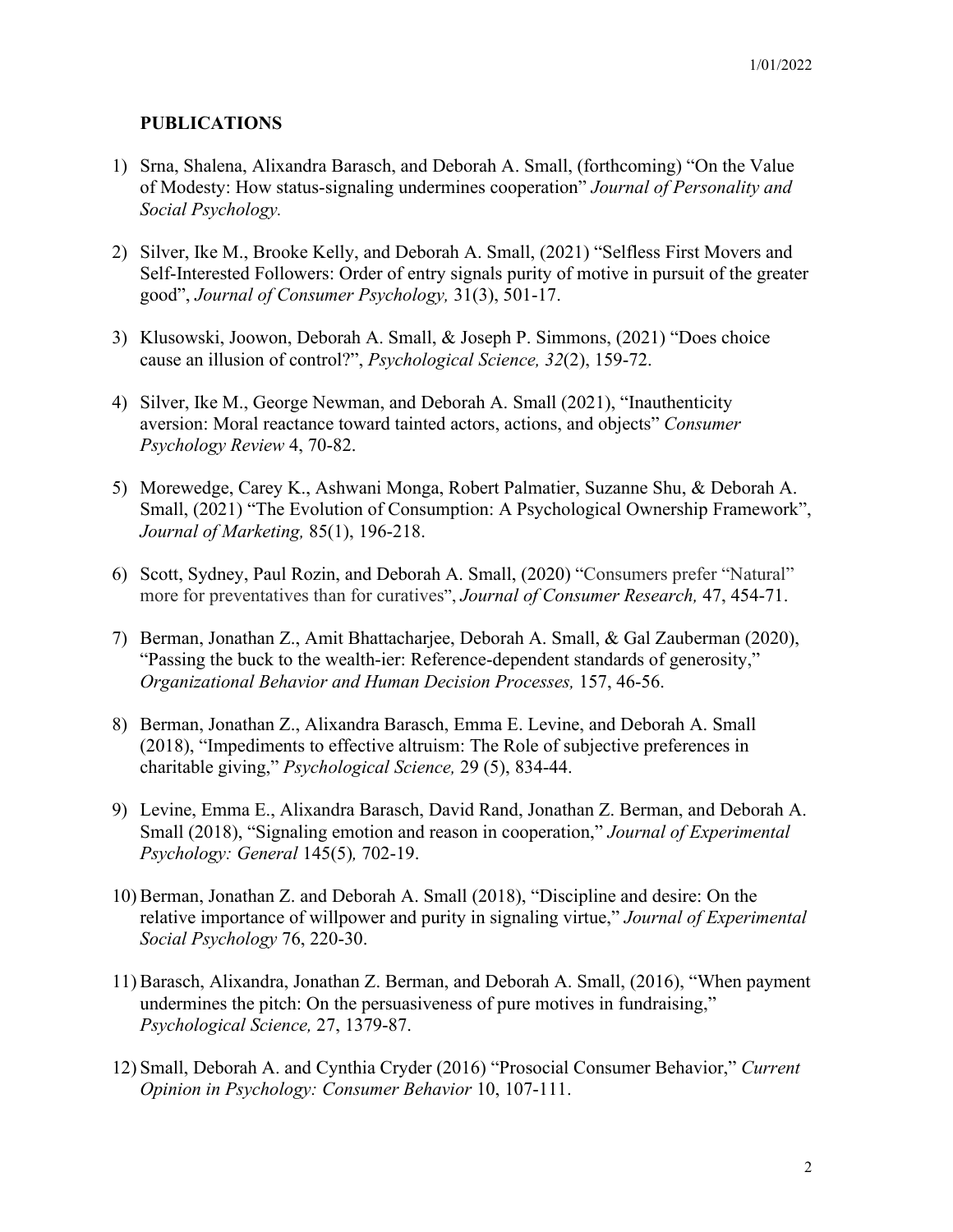- 13) Berman, Jonathan Z., Emma E. Levine, Alixandra Barasch and Deborah A. Small, (2015), "The braggart's dilemma: On the social rewards and penalties of advertising prosocial behavior," *Journal of Marketing Research* LII (February), 90-104.
- 14) Barasch, Alixandra, Emma E. Levine, Jonathan Z. Berman and Deborah A. Small, (2014), "Selfish or selfless? On the signal value of emotion in altruistic behavior," *Journal of Personality and Social Psychology,* 107(3), 393-413*.*
- 15) Lin-Healy, Fern and Deborah A. Small (2013), "Nice guys finish last and guys in last are nice: The clash between doing well and doing good," *Social Psychological and Personality Science,*4(6), 693-99.
- 16) Berman, Jonathan Z. and Deborah A. Small (2012), "Self-interest without selfishness: The hedonic benefit of imposed self-interest," *Psychological Science,* 10, 1193-99.
- 17) Small, Deborah A., Devin G. Pope, and Michael I. Norton (2012), "An age penalty in racial preferences," *Social Psychological and Personality Science,* 3, 730-37.
- 18) Lin-Healy, Fern and Deborah A. Small (2012), "Cheapened altruism: Discounting personally affected prosocial actors," *Organizational Behavior and Human Decision Processes,*117, 269-74.
- 19) Galak, Jeff, Deborah A. Small, and Andrew T. Stephen (2011), "Microfinance decision making: A field study of prosocial lending," *Journal of Marketing Research,* 48 (Special Issue on Consumer Financial Decision Making), 130-37. (Authorship alphabetical).
- 20) Rick, Scott I., Deborah A. Small, and Eli J. Finkel (2011), "Fatal (fiscal) attraction: Spendthrifts and tightwads in marriage," *Journal of Marketing Research,* 48(2), 228-37.
- 21) Small, Deborah A. "Reference-dependent sympathy," (2010), *Organizational Behavior and Human Decision Processes, 112,* 151-60. Finalist for Outstanding Publication in Organizational Behavior, Academy of Management, 2011.
- 22) Small, Deborah A. and Nicole M. Verrochi (2009), "The face of need: Facial emotion expression on charity advertisements," *Journal of Marketing Research,* 46 (December), 777-87.
- 23) Small, Deborah A. and Uri Simonsohn (2008), "Friends of victims: Personal experience and prosocial behavior," *Journal of Consumer Research,* 35 (June), 532-42.
- 24) Small, Deborah A. and Jennifer S. Lerner (2008), "Emotional policy: Personal sadness and anger shape judgments about a welfare case," Lead article, *Political Psychology*  (Special Issue on Emotion in Politics)*,* 29(2), 149-68.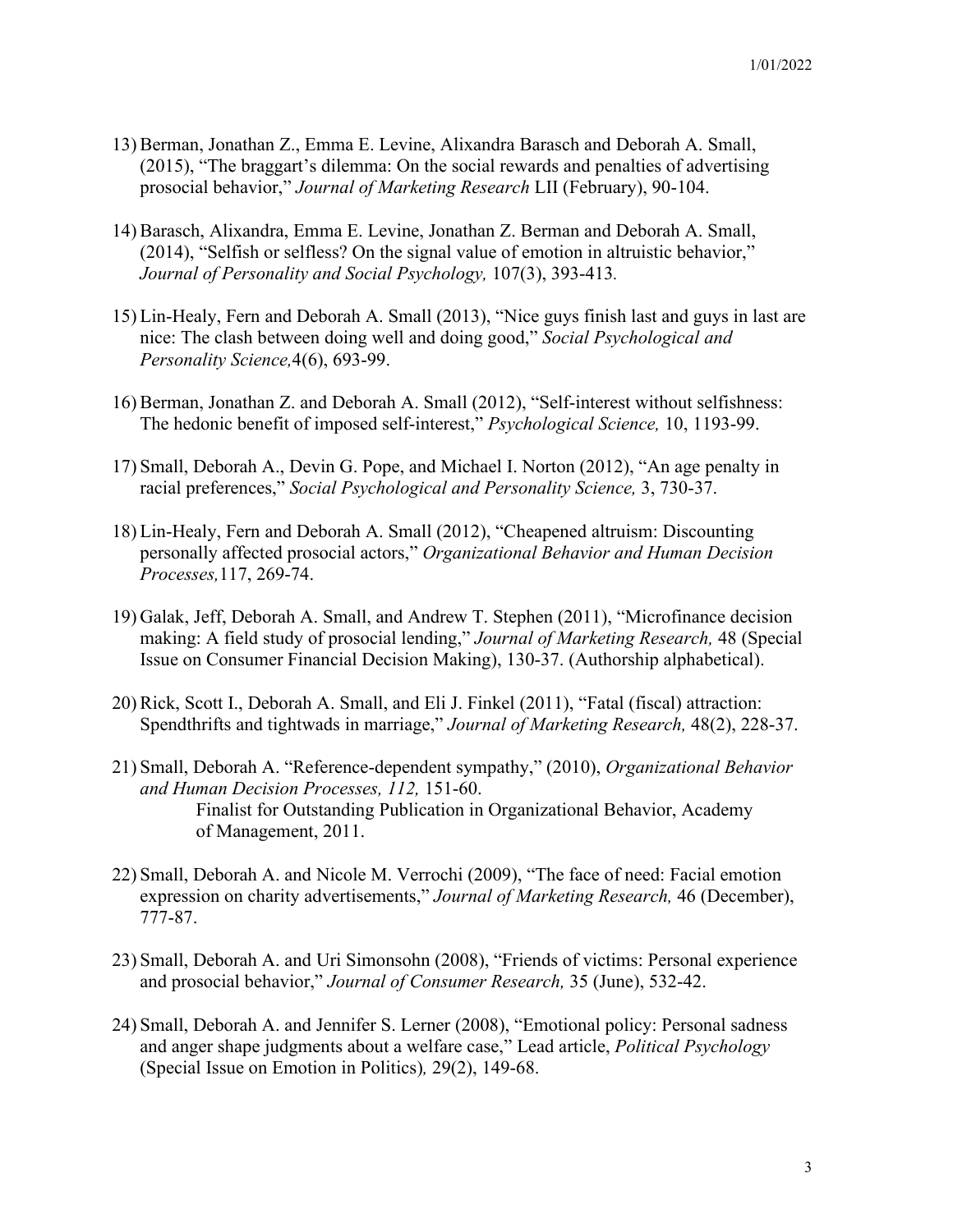- 25) Ratner, Rebecca K., Dilip Soman, Gal Zauberman, Dan Ariely, Ziv Carmon, Punam A. Keller, Kyu Kim, Fern Lin, Selin Malkoc, Deborah A. Small, and Klaus Wertenbroch (2008), "How behavioral decision research can enhance consumer welfare: From freedom of choice to paternalistic intervention," *Marketing Letters,* 19, 383-97.
- 26) Wilkinson-Ryan, Tess and Deborah A. Small (2008), "Negotiating divorce: Gender and the behavioral economics of divorce bargaining," *Journal of Law and Inequality,* 26, 109-32.
- 27) Small, Deborah A., Michele C. Gelfand, Linda Babcock, and Hilary Gettman (2007), "Who goes to the bargaining table? The influence of gender and framing on the initiation of negotiation," *Journal of Personality and Social Psychology,* 93(4), 600-13.
- 28) Loewenstein, George and Deborah A. Small (2007), "The scarecrow and the tin man: The vicissitudes of human sympathy and caring," *Review of General Psychology* (Special Issue on Emotions and Decision Making), 11(2), 112-26.
- 29) Moore, Don A. and Deborah A. Small (2007), "Error and bias in comparative judgment: On being both better and worse than we think we are," *Journal of Personality and Social Psychology,* 92(6), 972-89.
- 30) Small, Deborah A., George Loewenstein, and Paul Slovic (2007), "Sympathy and callousness: The impact of deliberative thought on donations to identifiable and statistical victims," *Organizational Behavior and Human Decision Processes,* 102(2), 143-53.
- 31) Small, Deborah A., Jennifer S. Lerner, and Baruch Fischhoff (2006), "Emotion priming and attributions for terrorism: Americans' reactions in a national field experiment," *Political Psychology,* 27(2), 289-98.
- 32) Small, Deborah A**.** and George Loewenstein (2005), "The devil you know: The effects of identifiability on punishment," *Journal of Behavioral Decision Making,* 18(5), 311-18.
- 33) Fischhoff, Baruch, Roxana M. Gonzalez, Jennifer S. Lerner, and Deborah A. Small (2005), "Evolving judgments of terror risks: Foresight, hindsight, and emotion," *Journal of Experimental Psychology: Applied,* 11(2), 124-39.
- 34) Small, Deborah A. (2005), "Does money buy happiness?" [Review of the book *Happiness and economics: How the economy and institutions affect human well-being*]*. Economica,* 72(288), 729.
- 35) Lerner, Jennifer S., Deborah A. Small, and George Loewenstein (2004), "Heart strings and purse strings: Carryover effects of emotions on economic decisions," *Psychological Science,* 15(5), 337-41*.*
- 36) Fischhoff, Baruch, Roxana M. Gonzalez, Deborah A. Small, and Jennifer S. Lerner (2004), "Evaluating the success of terror risk communications," *Biosecurity and Bioterrorism: Biodefense Strategy, Practice, and Science,* 1(4), 255-58*.*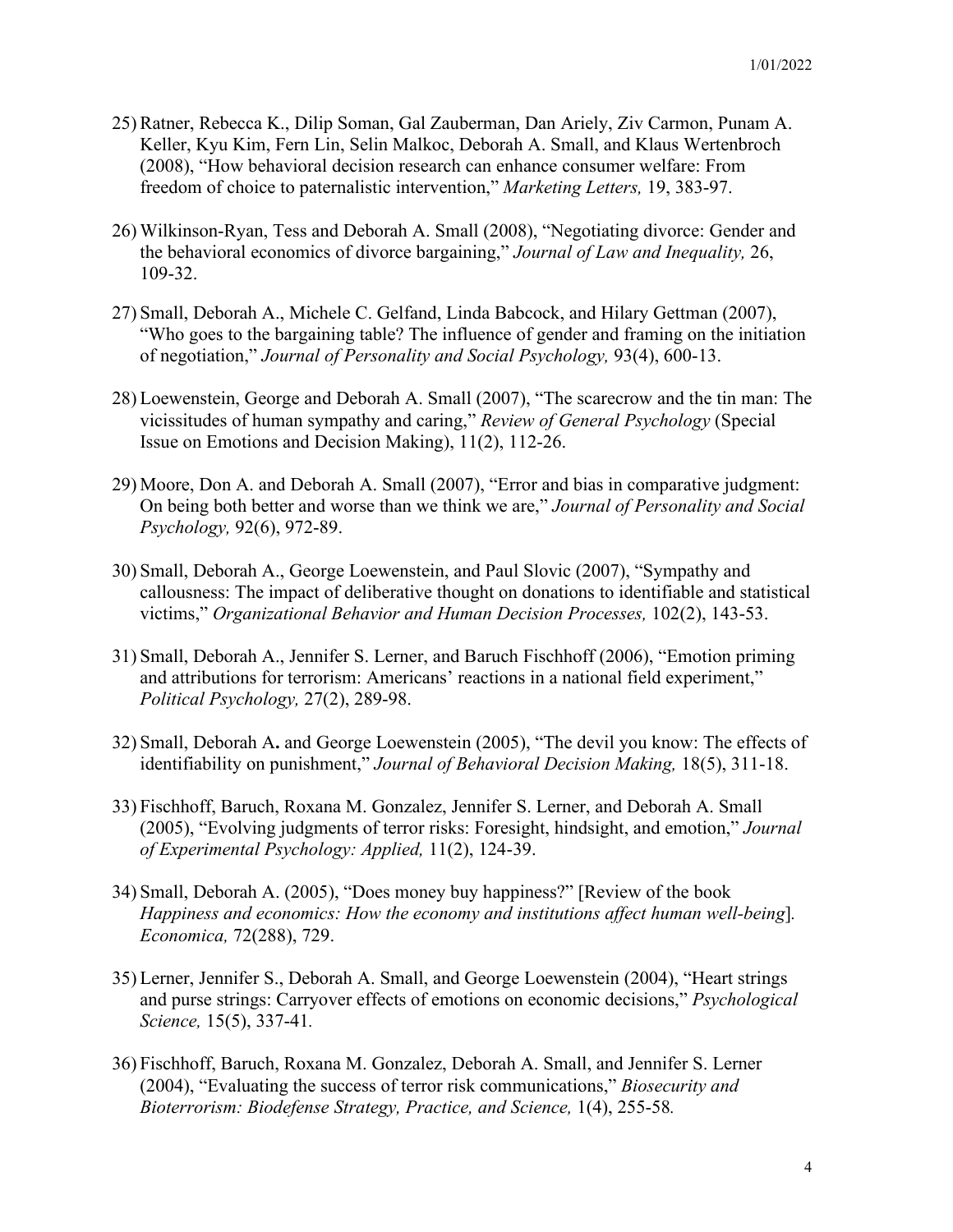- 37) Small, Deborah A. and George Loewenstein (2003), "Helping "A" victim or helping "THE" victim: Altruism and identifiability," *Journal of Risk and Uncertainty*, 26(1), 5- 16.
- 38) Lerner, Jennifer S., Roxana M. Gonzalez, Deborah A. Small, and Baruch Fischhoff (2003), "Effects of fear and anger on perceived risks of terrorism: A national field experiment," *Psychological Science,* 14(2), 144-50. [Reprinted in S. Wessely & V. Rasnov (eds.): *Psychological Responses to the New Terrorism-A Russia-NATO Dialogue pp. 67-80), 2005.* Amsterdam: IOS Press.]
- 39) Fischhoff, Baruch, Roxana M. Gonzalez, Deborah A. Small, and Jennifer S. Lerner (2003), "Judged terror risk and proximity to the World Trade Center," *Journal of Risk and Uncertainty,* 26(2-3), 137-51. [Reprinted in K. Viscusi (Ed.) *The Risks of Terrorism,*  Boston: Kluwer, 2003.]
- 40) Babcock, Linda, Sara Laschever, Michele Gelfand, and Deborah A. Small (October, 2003), "Nice girls don't ask," *Harvard Business Review.*
- 41) Lerner, Jennifer S. and Deborah A. Small (2002), "Do positive and negative emotions have opposing influences on hope?" *Psychological Inquiry,* 13(4), 299-302.

## **WORKING PAPERS**

- 42) Lewis, Joshua and Deborah A. Small, "Hitting the Target but Missing the Point: How Donors Use Impact Information"
- 43) Zwebner, Yonat, Robert Mislavsky, & Deborah A. Small, "Justified selfishness: People donate less often when they can explain their decision"
- 44) Klusowski, Joowon, Deborah A. Small, & Jacob Goldenberg, "Even number preference in quantity selection"
- 45) Olson, Jenny G., Scott I. Rick, Deborah A. Small, and Eli J. Finkel, "Common cents: Merging bank accounts preserves marital quality among newlyweds"
- 46) Silverman, Jackie, Alixandra Barasch, and Deborah A. Small, "Hot Streak! Inferences and Predictions about Streaks of Goal Adherence"
- 47) Silver, Ike M. and Deborah A. Small, "Put Your Mouth Where Your Money Is: A field experiment nudging consumers to publicize their donations to charity"
- 48) Silver, Ike M., Deborah A. Small, and Geoffrey Goodwin, "Self-censorship and the Strategic Omission of Facts from Communication"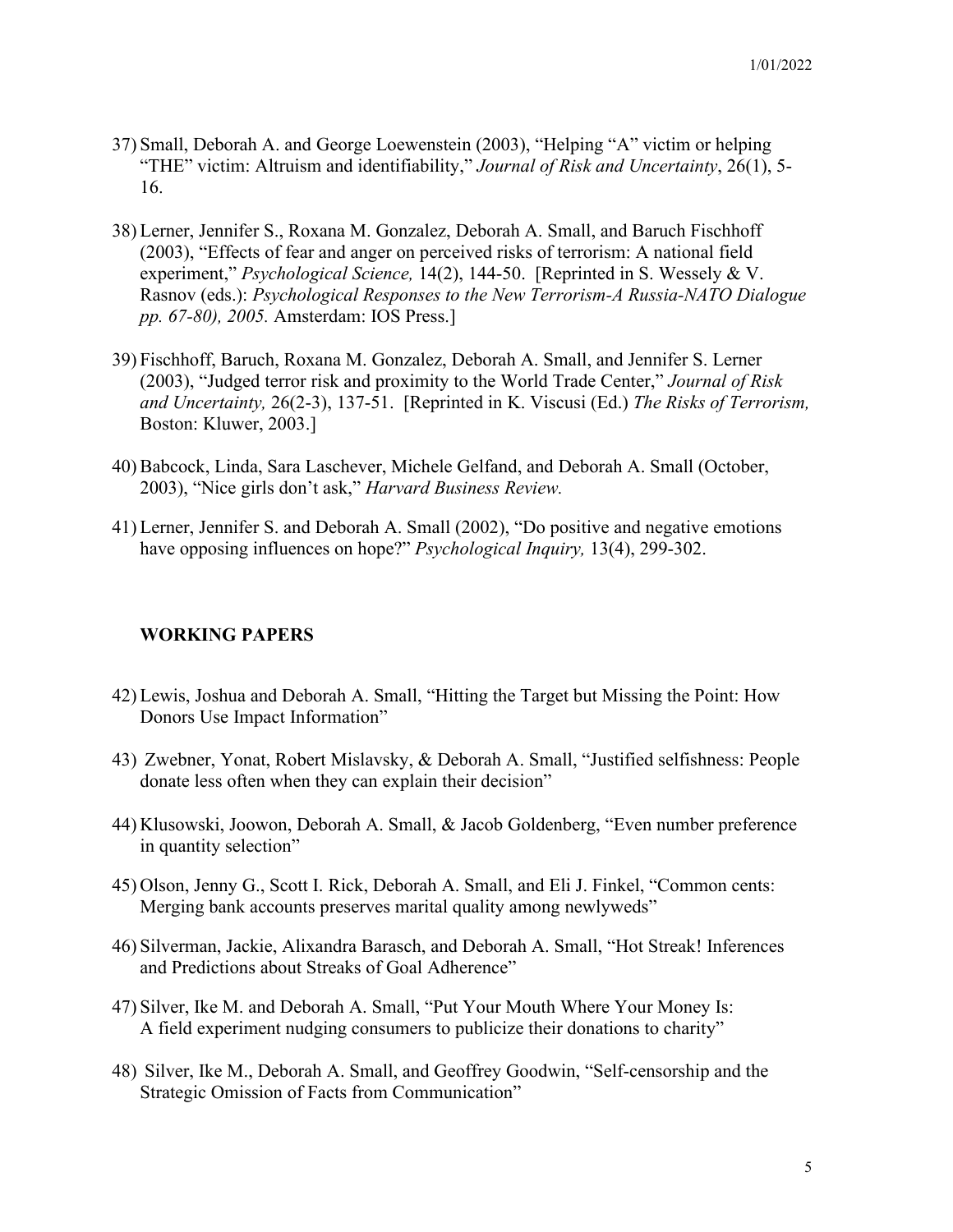## **BOOK CHAPTERS**

- 49) Aknin, Lara B., Deborah A. Small, and Michael I. Norton (2020). "Helping, In Context", Paul Van Lange, E. Tory Higgins, and Arie Kruglanski, and (Eds). *Social Psychology: Handbook of Basic Principles.* Guildford Press.
- 50) Small, Deborah A. (2015), "On the psychology of the identifiable victim effect," In Glenn Cohen, Nir Eyal, and Norm Daniels (Eds.) *Identifiable and Statistical Lives.* Oxford, England: Oxford University Press, 13-23.
- 51) Small, Deborah A. (2011), "Sympathy biases and sympathy appeals: Reducing social distance to boost charitable contributions," In Daniel M. Oppenheimer and Chris Y. Olivola (Eds.) *Experimental approaches to the study of charity.* New York: Taylor & Francis Group, 149-160.
- 52) Moore, Don A. and Deborah A. Small (2008), "When it is rational for the majority to believe that they are better than average," In *Rationality and social responsibility: Essays in honor of Robyn Dawes,* ed. Joachim Krueger, Mahway, NJ: Lawrence Erlbaum Associates.
- 53) Loewenstein, George, Deborah A. Small, and Jeff Strnad (2006), "Statistical, identifiable, and iconic victims," In *Behavioral Public Finance,* eds. Edward J. McCaffery and Joel Slemrod, New York: Russell Sage Foundation Press, 32-46*.*
- 54) Babcock, Linda, Michele Gelfand, Deborah A. Small, and Heidi Stayn (2006), "Gender differences in the propensity to initiate negotiations," In *Social Psychology and Economics,* eds*.* David De Cremer, Marcel Zeelenberg, and J. Keith Murnighan, Mahway, New Jersey: Lawrence Erlbaum Associates, 239-62.

## **POPULAR WRITING**

*Why we resist treating charities like investments,* with Jonathan Berman, Emma Levine, and Alixandra Barasch, Marketwatch.com

*Should you broadcast your charitable side?* With Jonathan Berman, Emma Levine, and Alixandra Barasch, The Behavioral Scientist.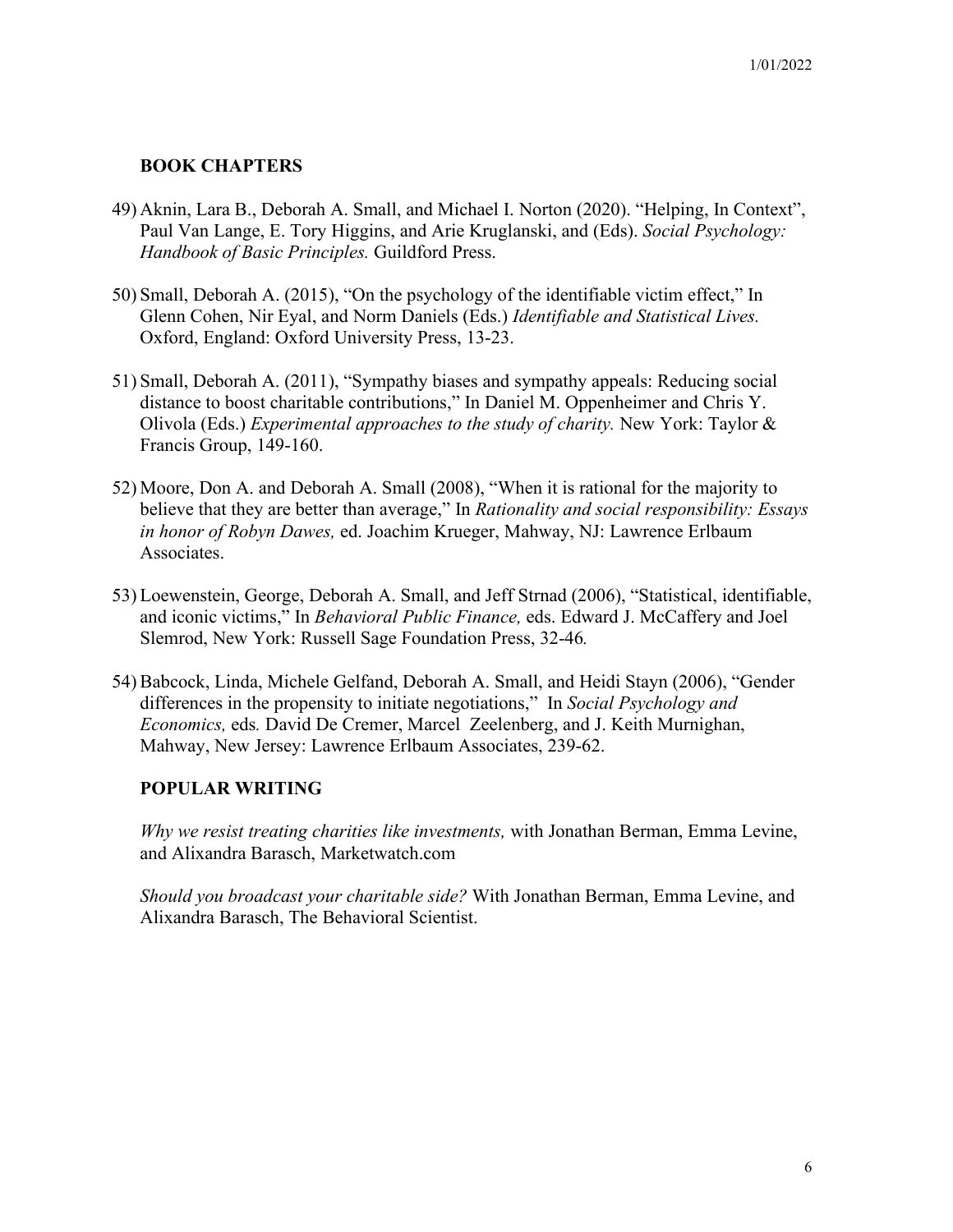# **INVITED TALKS**

2021 (all virtual)

Yale Eli seminar, UT Austin Behavioral Science, Hong Kong Polytechnic University, Data Colada seminar, University of Iowa Marketing Camp 2020

University of Toronto Marketing, Pitt Behavioral/Experimental Economics, University of Southern California Marketing, Villanova Psychology (virtual), Berkeley (virtual) 2019

Johns Hopkins University Marketing, National University of Singapore/Singapore Management University Marketing, Yale Behavioral Science, Kellogg Northwestern Marketing, Rice Marketing Camp, Choice Symposium, U. Maryland Marketing Camp, Interdisciplinary Center (IDC) Marketing

2018

University of Washington Marketing Camp, Harvard Business School Marketing, Cornell Marketing Camp, Toulouse Center for Advanced Studies (Conference on Origins of Moral and Political Preferences), Tel Aviv University Behavioral Economics Conference, MSI Scholars Conference, Erasmus Marketing, The Science of Philanthropy Conference (keynote), Moral Psychology Research Group Conference

2017

Universidad de Chile Workshop in Management Science, Drexel Marketing,

Penn Positive Psychology Center, University of Manitoba, UCLA Marketing, Portugal Behavioral Insights in Practice, Consumer Neuroscience Satellite Symposium 2016

Canadian Institute for Advanced Research Conference (CIFAR), Google for Nonprofits, Harvard Behavioral Exchange, 10<sup>th</sup> Triennial Invitational Choice Symposium, INSEAD (Marketing), University of Maryland (Psychology), Tulane University (Marketing), Bocconi University (Marketing)

2015

Cornell University, Universidade Católica Portuguesa, SPSP preconference on Judgment and Decision Making

2014

Yale Psychology Department, Consumer Financial Protection Bureau, Behavioral Economics and Philanthropy Conference-Harvard Kennedy School, APS Conference-Invited Symposium on Emotion and Decision Making, Society for Affective Sciences Inaugural Conference, Effective Altruism Conference at University of Virginia, Winter JDM invited conference

2013

Berkeley (Marketing), ACR conference on Emotion and Well-being, ACR Perspectives on Well-being, Triennial Invitational Choice Symposium-the Netherlands, Washington University (Marketing)

2012

UCSD Rady School, Chicago Booth School, Identifiable and Statistical Lives Conference at Harvard University, SCP Perspectives on Consumer Welfare 2011

Yale (Marketing), Duke (Marketing), Penn Annenberg School of Communication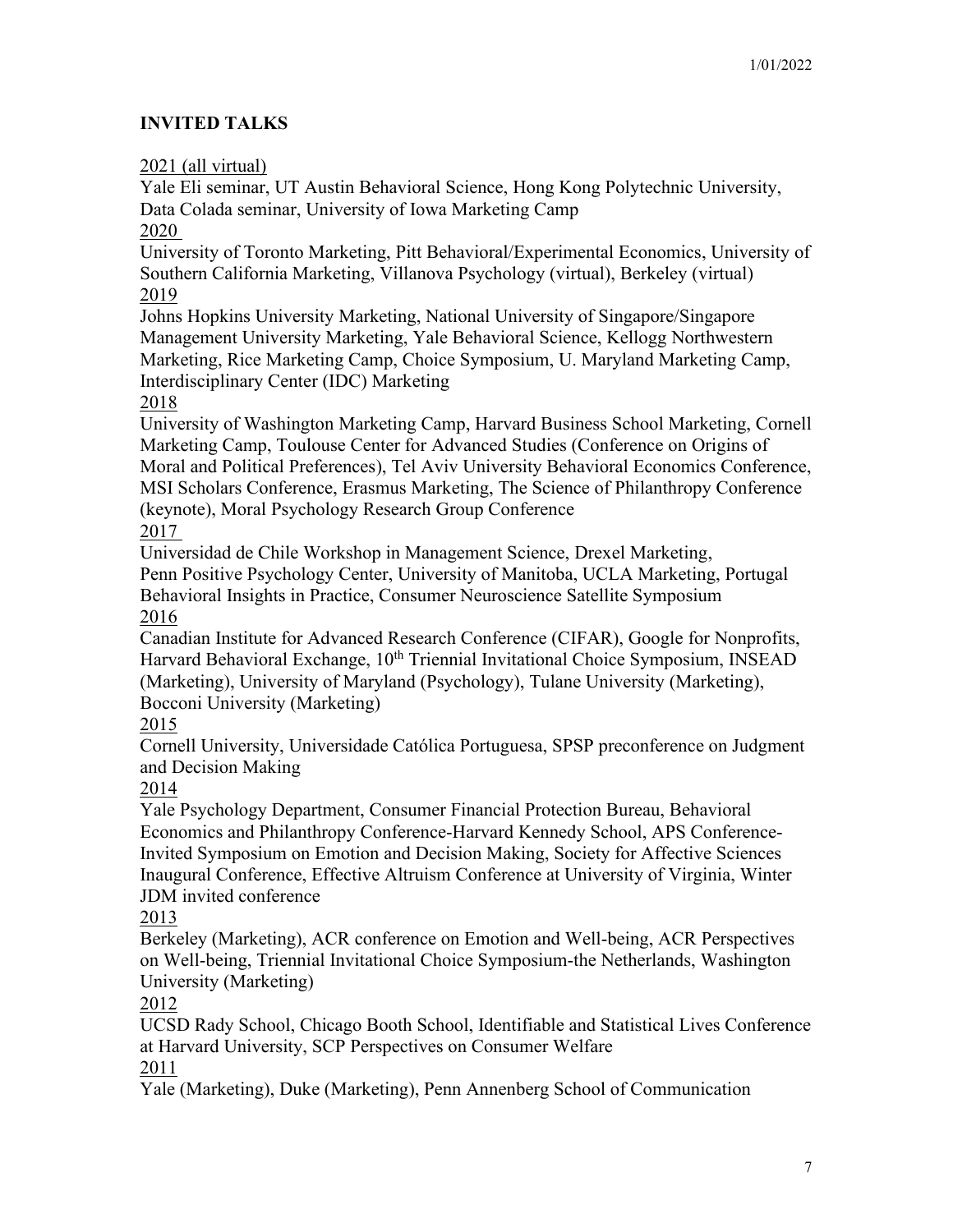2010

TIBER symposium (Keynote), Tilburg University, Penn Law School, Psychology of Women Seminar, University of Florida Marketing Camp, University of Texas-Dallas, University of Michigan (Marketing), Temple Law School Law and Human Behavior Colloquium, Carnegie Mellon University (SDS)

2009

Marketing in Israel, University of Alberta (Marketing), M.I.T. Buck Weaver Symposium, M.S.I. Young Scholars Conference

2008

Behavioral Economics and Terrorism Workshop Sponsored by CREATE, Cornell Johnson School (Marketing), Kellogg School (Organizational Behavior) 2007

The University of Pennsylvania Invitational Choice Symposium, Hebrew University (Psychology), University of Maryland (Psychology), Rutgers University (Psychology), Harvard Business School (Negotiation, Organizations, and Markets) 2005

Lehigh University (Psychology), Stanford University (Marketing), Princeton University (Psychology), M.I.T. Sloan School (Marketing), 4-School marketing conference 2004

Temple University (Psychology), Yale School of Management, Harvard Business School, Princeton (Psychology), University of Chicago GSB

2003

University of Arizona Eller School of Business, University of Michigan (Psychology), The Wharton School

# **DOCTORAL ADVISEES**

Ike Silver, expected 2022, Kellogg School of Management, Northwestern

Joowon Klusowski, 2021, Yale

Jackie Silverman, 2019, University of Delaware

Sydney Scott (co-advisor with Paul Rozin), 2017, Washington University-St. Louis

Alixandra Barasch (co-advisor with Gal Zauberman), 2016, New York University

Winner of the Society for Consumer Psychology Dissertation Competition

Jonathan Berman, 2014, London Business School

Winner of the Alden G. Clayton Dissertation Competition

Fern Lin, 2011, Auburn University

# **DISSERTATION COMMITTEE MEMBER**

Josh Lewis (2020, Wharton OIDD) Celia Gaertig (2019, Wharton OIDD) Robert Mislavsky, 2018 (Wharton OIDD) Shalena Srna, 2018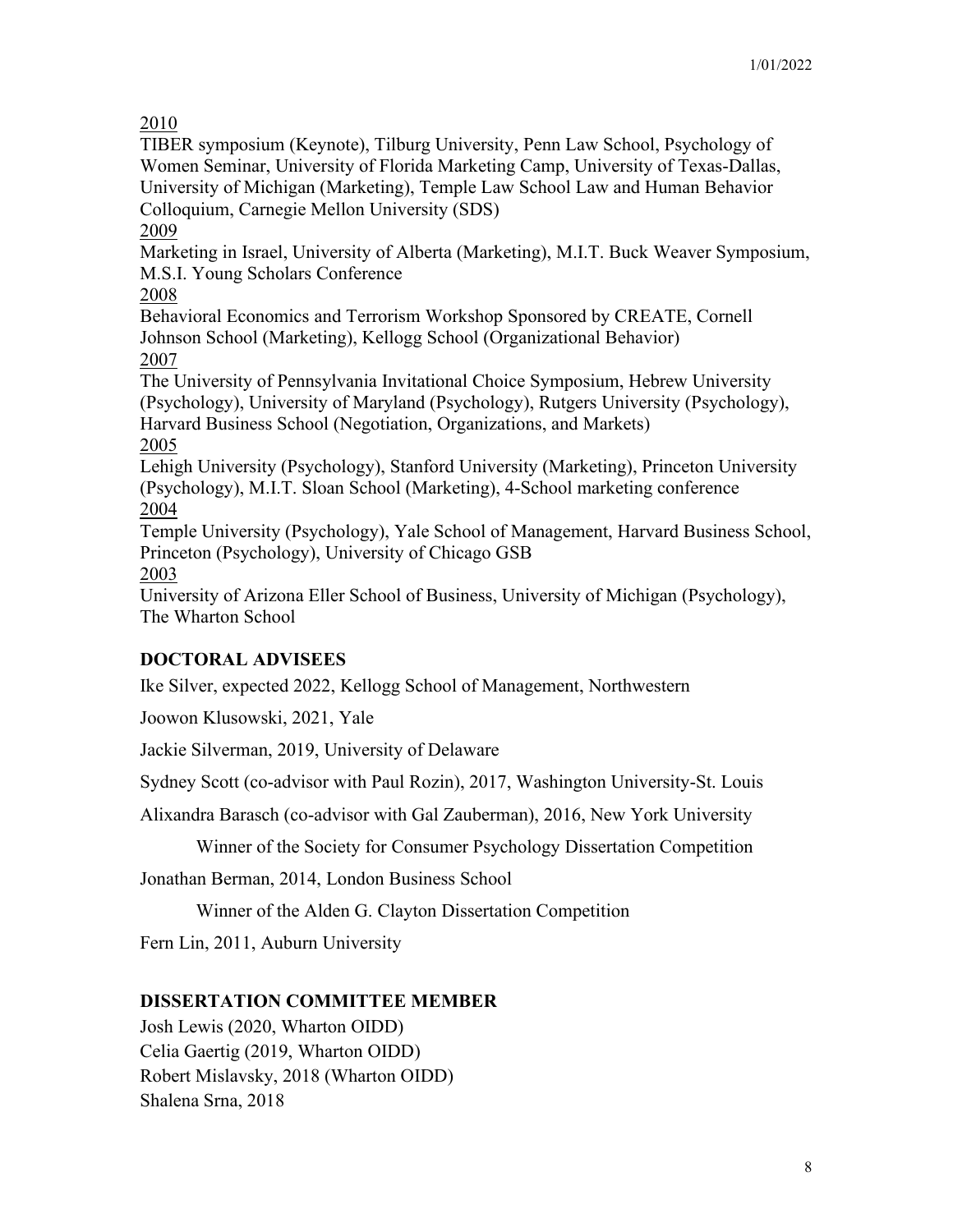Berkeley Dietvorst, 2016 (Wharton OPIM) Theresa Kelly, 2015 (Wharton OPIM) Leo Wong 2010 (University of Alberta) Nicole Verrochi, 2010 Kyu Kim, 2010 Rajesh Barghave, 2009 Min Gong, 2009 (Penn Psychology) Xiaoyan (Jane) Deng, 2009 Ritesh Saini, 2008 Jeffrey Larson, 2007 Sheunghui (Jerry) Zhao, 2005

### **AWARDS**

Fellow, American Psychological Society, 2018 Marketing Science Institute Scholar, 2018 Wharton Iron Prof, 2014 Finalist, Academy of Management Outstanding Publication in OB, 2011, for "Reference Dependent Sympathy" Marketing Science Institute Young Scholar, 2009 APA Science Directorate Dissertation Award Social Issues Dissertation Award Finalist, Society for the Psychological Study of Social Issues, 2005 Travel grant, Budapest Summer Seminar in Behavioral Economics (2003) Honorable Mention in Student Poster Award, Annual Meeting for the Society of Judgment and Decision Making, "Helping *the* Victim or Helping *A* Victim: Altruism and Identifiability" (2001) Travel grant, European Summer Science Days Summer School in the Social and Psychological Foundations of Economic Life (2001) Carnegie Mellon Graduate Student Travel Award (2002; 2003) NSF Graduate Research Fellowship, Honorable Mention (2001) American Psychological Association Undergraduate Summer Science Institute (1997)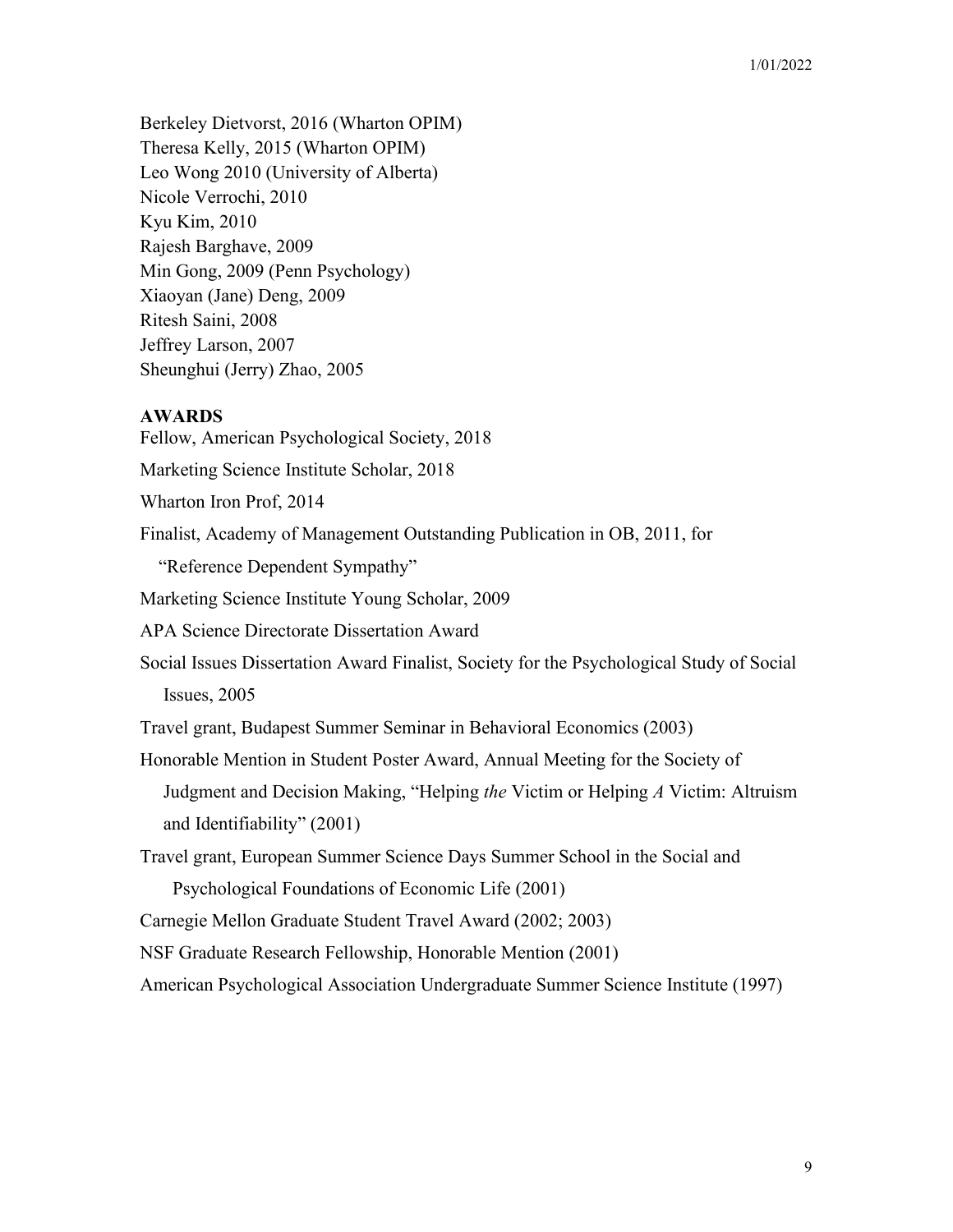## **EDITORIAL REVIEW BOARD MEMBER/ASSOCIATE EDITOR**

*Current* Organizational Behavior and Human Decision Process, Associate Editor (2021-present) Collabra: Psychology (2016-present), Editor Journal of Behavioral Decision Making (2010-present) Journal of Marketing Behavior (2013-present)

### *Past*

Journal of Consumer Psychology (2017), Associate Editor for Special Issue on Morality in the Marketplace Marketing Science (2017-19), Associate Editor for Special Issue on Field Experiments Journal of Experimental Psychology: Applied (2013) Journal of Marketing Research (2012), Associate Editor (2013-2020) Social and Personality Psychology Science (2015-present) Psychological Science (2010-2012)

## **AD HOC REVIEWER**

American Journal of Political Science, Cognition and Emotion, Cognitive Psychology, Emotion, Health Psychology, Israel Science Foundation, Journal of Behavioral Decision Making, Journal of Consumer Psychology, Journal of Consumer Research, Journal of Economic Behavior and Organization, Journal of Economic Psychology, Journal of Experimental Psychology: Learning, Memory, and Cognition, Journal of Experimental Social Psychology, Journal of Health Economics, Journal of Marketing Research, Journal of Personality, Journal of Personality and Social Psychology, Judgment and Decision Making, Management Science, Marketing Letters, Marketing Science Institute Dissertation Competition, National Science Foundation, Nature Human Behavior, Organizational Behavior and Human Decision Processes, Political Psychology, Proceedings of the National Academy of Sciences, Psychological Science, Review of General Psychology, Social Influence, Science

## **TEACHING**

Marketing for Social Impact (Undergraduate and MBA), Wharton Consumer Behavior PhD Seminar, Wharton Consumer Behavior (Undergraduate and MBA), Wharton Consumer Behavior (MBA), Indian School of Business Empirical Research Methods (Undergraduate), Carnegie Mellon Negotiation (Graduate), Carnegie Mellon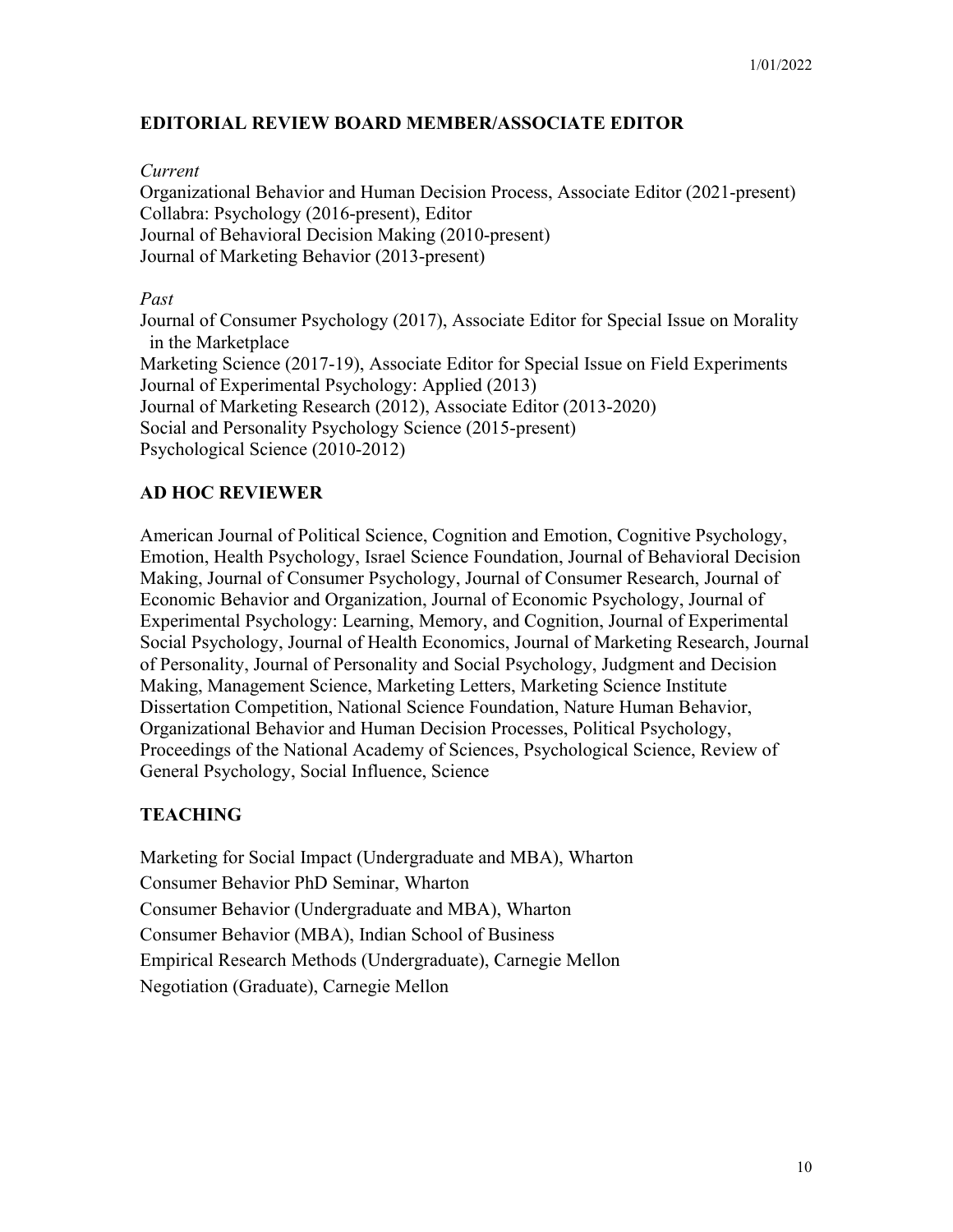### **SERVICE FOR PENN/WHARTON**

Wharton Promotion and Tenure Committee (2019-21) Marketing PhD coordinator, 2016-2019 Doctoral Executive Committee, 2016-19 Marketing Q-review representative, 2018 President's Innovation Prize Committee, 2017 University Council Committee on Diversity & Equity, 2016-17 Co-founder and Advisor for the Joint Psychology/Marketing PhD program Wharton Faculty Council for Undergraduate Research, 2014-2016 Wharton Dean's Advisory Board, 2013-2014 Wharton MBA Executive Committee, 2013-2015 UPenn Decision Processes Colloquium Coordinator, 2005-2008 Wharton Marketing Doctoral Committee Member, 2007-2014 Q-review committee member, Risk Management Decision Processes Center, 2011-2012 and Snider Center for Entrepreneurship, 2012-2013 Wharton Marketing Faculty Recruiting Committee various years, Chair in 2010 and 2014 Wharton Marketing Undergraduate Liaison, various years Wharton Women Faculty Forum Co-coordinator, 2015-2017, 2020-2021

## **OTHER ACADEMIC SERVICE**

Co-chair, Midcareer Mentorship program, ACR Berlin, 2016 Faculty Fellow, Sheth Doctoral Consortium, 2015, 2021 Executive Board Member, Society for Judgment and Decision Making, 2014-16 Co-chair, Preconference to Behavioral Decision Research in Management, on "The Greater Good" with Cynthia Cryder, London, 2014 Co-chair, ACR Perspectives, Workshops, and Roundtables with Kent Grayson, Baltimore, 2014 SJDM Einhorn Award Committee, 2014-16, Chair in 2015 National Science Foundation Panel Member, 2008 Program Committee Member for ACR, BDRM, JDM, and SCP various years Women of JDM Committee Member, 2007-2010